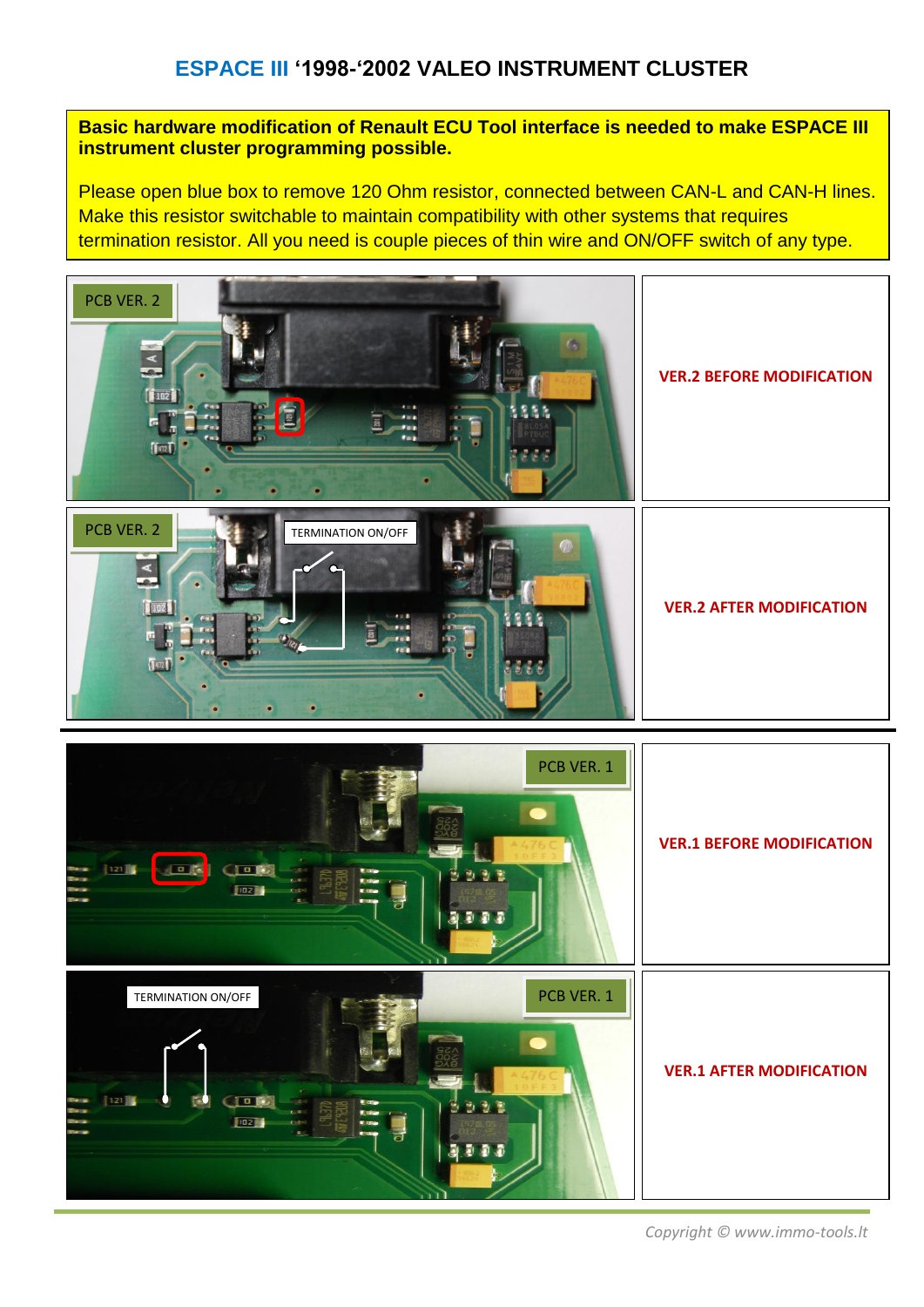# **HOW TO CONNECT**



**120 Ohm termination resistor in the Renault ECU Tool must be disconnected from CAN lines!**